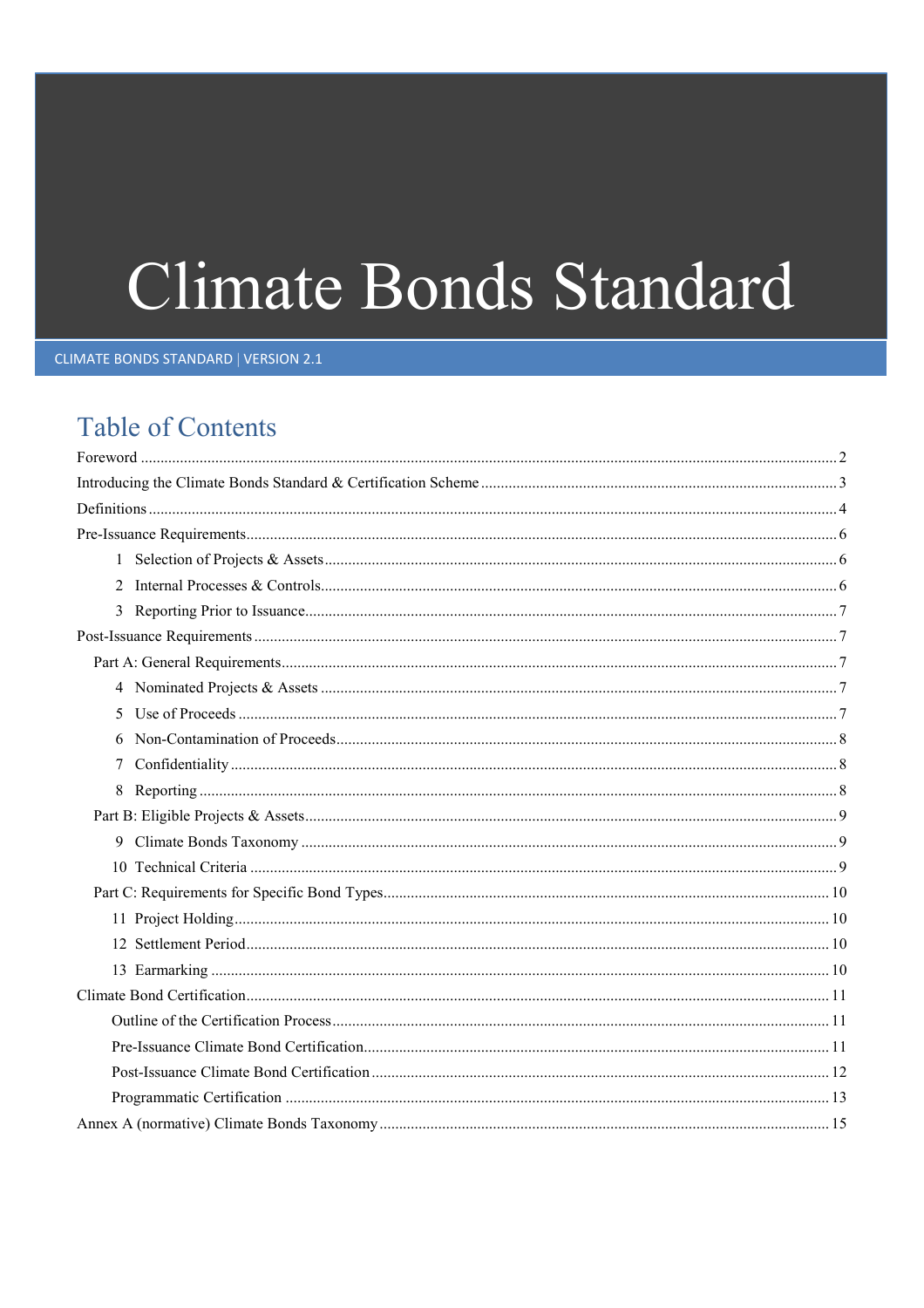

# Foreword

The **Climate Bonds Initiative** is an investor-focused not-for-profit organisation, promoting large-scale investments that will deliver a global low carbon and climate resilient economy. The Initiative seeks to develop mechanisms to better align the interests of investors, industry and government so as to catalyse investments at a speed and scale sufficient to avoid dangerous climate change.

A key component of the Initiative is the **Climate Bonds Standard & Certification Scheme ("Certification Scheme")**. The Certification Scheme allows investors, governments and other stakeholders to prioritise 'low carbon and climate resilient' investments with confidence that the funds are being used to deliver a low carbon and climate resilient economy. A Scientific Framework underpins the definitions of which projects and assets are consistent with a low carbon and climate resilient economy and therefore eligible for inclusion in a Certified Climate Bond.

The Certification Scheme includes robust frameworks for monitoring, reporting and assurance of conformance with the Climate Bonds Standard. An international **Climate Bonds Standard Board** comprised of large institutional investors and leading environmental NGOs provides ongoing oversight of the Certification Scheme as well as decisions on Certifications. Day-to-day operations and decision making is delegated to the **Climate Bonds Standard Secretariat**.

The Climate Bonds Standard is not a financial standard and does not imply any impact on the credit ratings of specific investments — the obligation to perform financial due-diligence remains with investors, just as it does for other investments.

The **Climate Bond Certified Mark ("Certification Mark")** is registered in multiple countries and is used to designate Certified Climate Bonds.



More information on the Certification Scheme is available on www.climatebonds.net/standards

#### This Document

This document consists of this Introduction to the Climate Bonds Standard & Certification Scheme, as well as sections on Definitions, Pre-Issuance Requirements, Post-Issuance Requirements, and Rules for Certification. The Climate Bonds Standard sits within a broader suite of supporting documents available from the Climate Bonds Initiative website at http://www.climatebonds.net/standards/.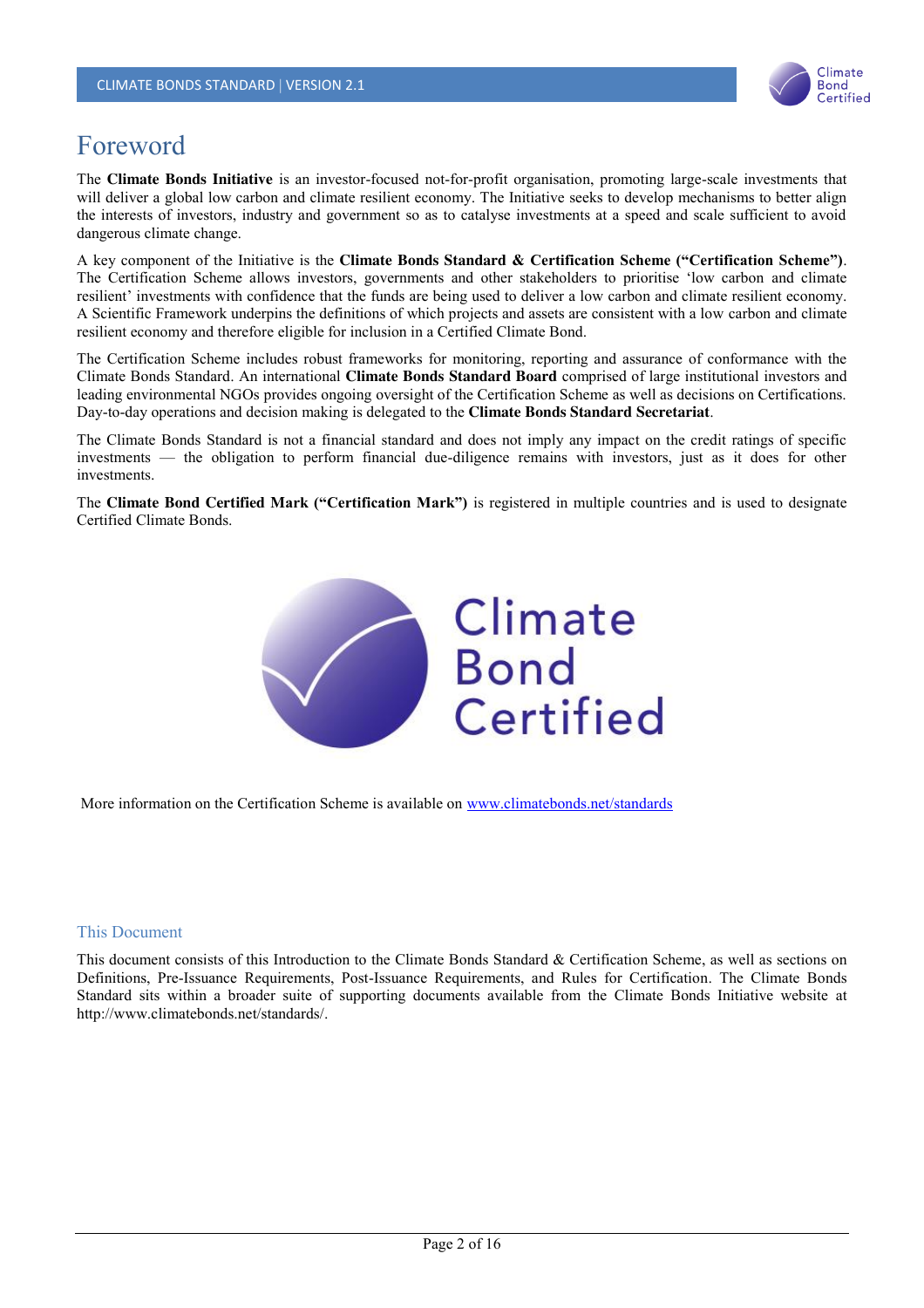

# Introducing the Climate Bonds Standard & Certification Scheme

The green bond market has been growing rapidly. Confidence in the climate objectives and the use of funds intended to address climate change is fundamental to the credibility of the role that green bonds play in a low carbon and climate resilient economy. Trust in the green label and transparency to the underlying assets are essential for this market to reach scale but investor capacity to assess green credentials is limited, especially in the fast-paced bond market.

The Climate Bonds Standard & Certification Scheme aims to provide the green bond market with the trust and assurance that it needs to achieve scale. Activating the mainstream debt capital markets to finance and refinance climate-aligned projects and assets is critical to achieving international climate goals, and robust labelling of green bonds is a key requirement for that mainstream participation.

The Climate Bonds Standard sets out clear criteria to verify certain green credentials of a bond or other debt instrument. It aims to provide a robust approach to verifying that the funds are being used to finance projects and assets that are consistent with delivering a low carbon and climate resilient economy.

Specifically, this includes projects or assets that directly contribute to:

- Developing low carbon industries, technologies and practices that mitigate greenhouse gas (GHG) emissions consistent with avoiding dangerous climate change
- Essential adaptation to the consequences of climate change.

The **Climate Bonds Standard & Certification Scheme** represents an important step, moving from the broad integrity principles contained in the Green Bond Principles<sup>1</sup> to create a robust and effective certification system. Key features include:

- Full alignment with the latest version of the Green Bond Principles
- Clear mandatory requirements for use of proceeds, tracking, and reporting
- Specific eligibility criteria for low carbon and climate resilient projects and assets
- An assurance framework with independent verifiers and clear procedures
- Certification by an independent **Climate Bonds Standard Board**.

Certification against the Climate Bonds Standard allows investors, governments and other stakeholders to prioritise green bonds with confidence that the funds are being used to deliver a low carbon and climate resilient economy.

For investors, the Certification Scheme is a screening tool that labels bonds as Climate Bond Certified. It avoids investors having to make subjective judgements or do expensive due diligence on the green attributes of certified investments.

For issuers, the Certification Scheme is a voluntary initiative, which allows them to clearly demonstrate to the market that their bond meets industry standards for climate integrity, management of proceeds, and transparency.

The Certification Scheme is made up of the overarching Climate Bonds Standard Version 2.1 and a number of Sector-Specific Criteria that provide detailed eligibility criteria for different sectors, such as solar energy, wind energy, low carbon buildings, low carbon transport, water, and energy efficiency. Technical Working Groups and Industry Working Groups provide the expertise for the development of these Sector-Specific Criteria which are approved by the Climate Bonds Standard Board.

The requirements of the Climate Bonds Standard are separated into *pre-issuance* requirements, which need to be met for issuers seeking certification ahead of issuance, and *post-issuance requirements*, which need to be met by issuers seeking continued certification following the issuance of the bond.

The Climate Bonds Standard is an environmental standard. It is not a substitute for financial due diligence. It is an authoritative standard that eases decision-making and focuses attention on credible climate change solutions in the debt capital markets.

 $1$  Green Bond Principles (GBP) are voluntary process guidelines intended for broad use by the market that recommend transparency and disclosure, and promote integrity in the development of the Green Bond market. The latest edition of the GBP is available from the International Capital Markets Association website (www.icmagroup.org/greenbonds).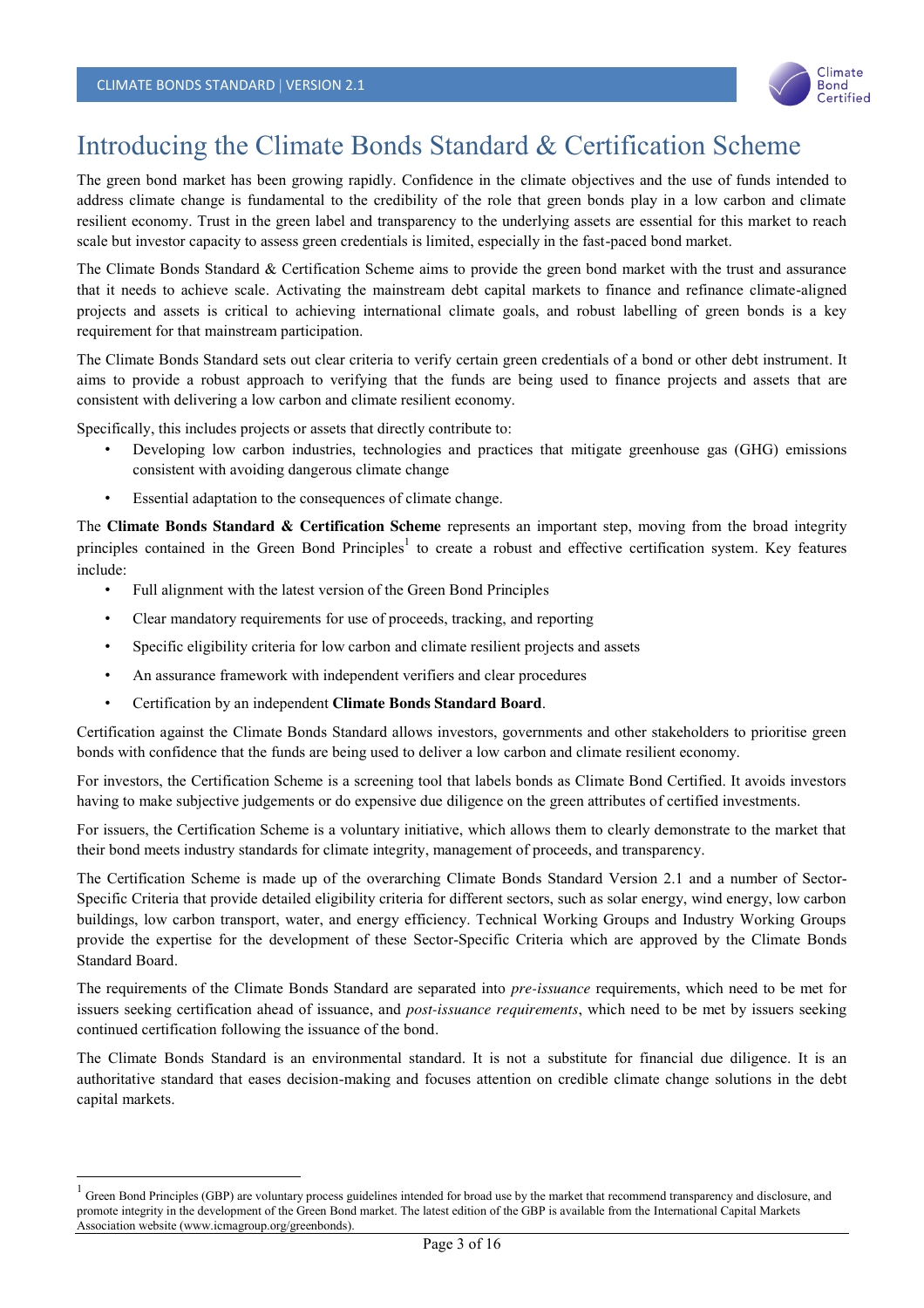

# **Definitions**

## Standard, certification and structures

**Certified Climate Bond:** A bond or other debt instrument that is certified by the Climate Bonds Standard Board as meeting the requirements of this Climate Bonds Standard.

**Climate Bonds Standard**: The requirements and eligibility criteria for Climate Bond Certification, based on the current version as published on the Climate Bonds Initiative website (https://www.climatebonds.net/standards).

**Climate Bonds Standard Board**: A board of independent members that approves the Standard, Sector-Specific Criteria and Verifiers, and considers applications for Certification of a bond under the Climate Bonds Standard.

*Note: The Climate Bonds Standard Board is constituted, appointed and supported in line with the governance arrangements and processes as published on the Climate Bonds Initiative website.*

**Climate Bonds Standard Secretariat**: Manages the day-to-day interaction with issuers, verifiers and other stakeholders.

*Note: Contact details for the Climate Bonds Standard Secretariat are available on the Climate Bonds Initiative website.*

**Climate Bond Certification:** Allows the Issuer to use the Climate Bond Certification Mark in relation to that bond. Climate Bond Certification is provided once the independent Climate Bonds Standard Board is satisfied the bond conforms to the Climate Bonds Standard.

**Climate Bond Certification Mark**: The certification logo that Issuers may use once they have obtained Climate Bond Certification from the Climate Bonds Standard Board. Use of the logo by an Issuer is specified within the terms and conditions of the Certification Agreement.

## Issuer, projects & assets

**Issuer:** The organisation issuing the bond or other debt instrument.

**Eligible Projects & Assets:** Projects, physical assets, or indebtedness incurred to finance physical assets that conform to the eligibility criteria provided in Part B of the Climate Bonds Standard, and the Sector-Specific Criteria approved by the Climate Bonds Standard Board.

*Note: Sector-Specific Criteria are available on the Climate Bonds Initiative website.*

**Nominated Projects & Assets**: Eligible Projects & Assets owned by the Issuer, or indebtedness incurred to finance Eligible Projects & Assets that are associated with the bond or other debt instrument.

**Net Proceeds:** The value of the bond's or other debt instrument's principal minus issuance costs.

**Fair Market Value**: The price at which an asset would change hands between a willing buyer and a willing seller, neither being under any compulsion to buy or to sell and both having reasonable knowledge of relevant facts.

## Documentation

**Bond Disclosure Documentation:** Documentation associated with the issuance of a bond or other debt instrument, and that is prepared before a bond or other debt instrument is issued.

*Note: This information is required by the relevant financial regulatory body in the jurisdiction of issuance, and may include items such a prospectus, indenture contract or official bond statement.*

**Climate Bond Information Form**: A template document to be completed by the Issuer and submitted to the Climate Bonds Standard Secretariat as part of the certification process.

*Note: The Climate Bond Information Form is available from the Climate Bonds Initiative website. The form includes sections which will be publicly disclosed on the Climate Bonds Initiative website, as well as sections which will be kept confidential. The form is used and updated throughout the certification process.*

**Certification Agreement**: A template legal agreement which must be executed by the Issuer and submitted to the Climate Bonds Standard Board as part of the certification process.

*Note: The Certification Agreement is available from the Climate Bonds Initiative website and includes terms and conditions for use of the Climate Bond Certification Mark.*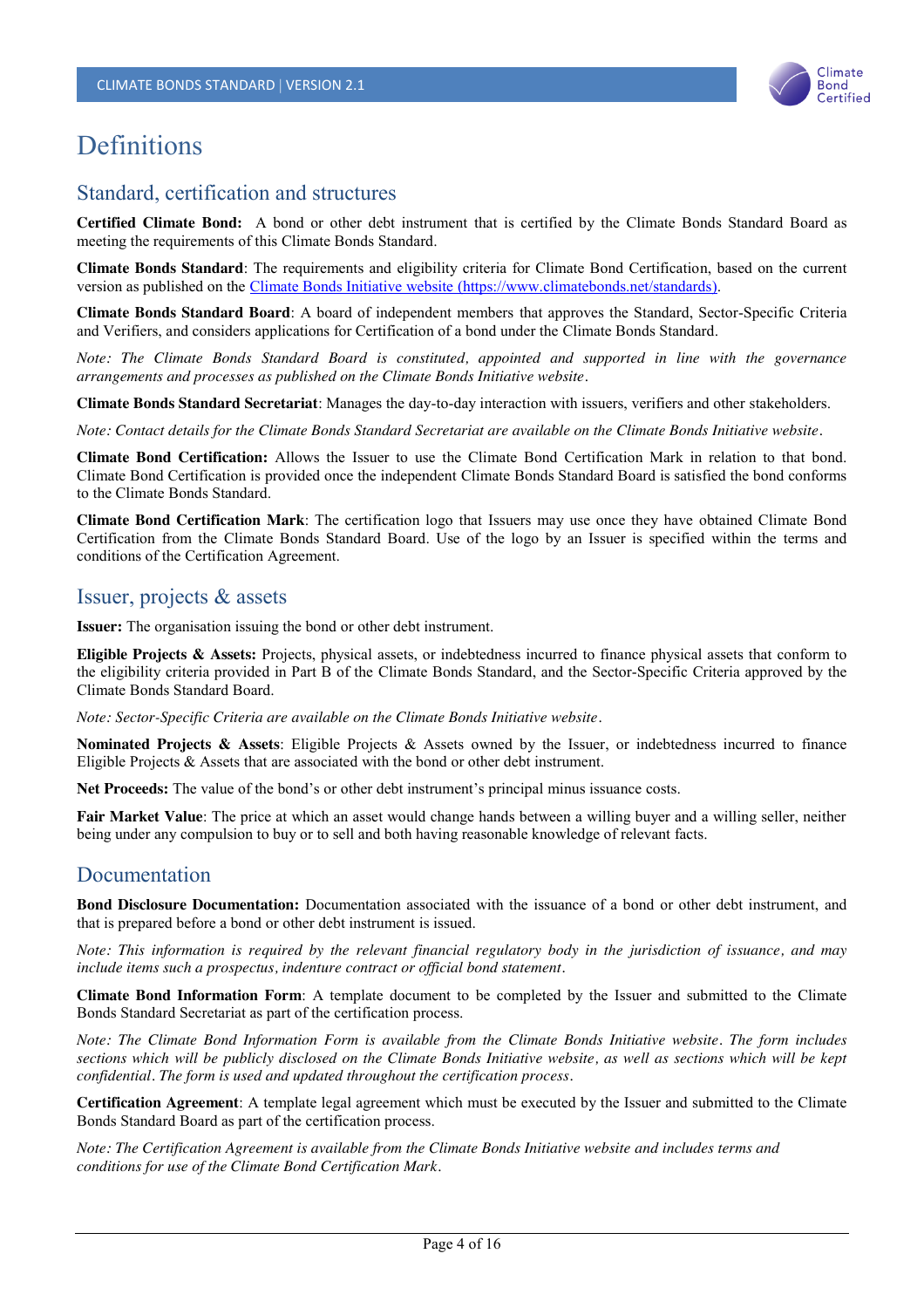

## Assurance, reporting and verifiers

**Verifier:** An independent third party assurance provider or auditor, which has been approved by the Climate Bonds Standard Board and listed on the Climate Bonds Initiative website. Also known as an "Approved Verifier".

**Assurance Engagement:** Procedures undertaken by a Verifier, presented as an Assurance Report, to form a conclusion or an opinion as to whether the bond has conformed to the relevant requirements of the Climate Bonds Standard. Assurance procedures are to be conducted in accordance with relevant assurance standards, such as the *International Standard on Assurance Engagements 3000 (ISAE 3000): Assurance Engagements other than Audits or Reviews of Historical Financial Information*. The level of assurance can be either reasonable assurance or limited assurance.

**Assurance Report:** A document prepared by the Verifier that conveys the Verifier's conclusion or opinion as to whether the bond or other debt instrument has conformed to the relevant Requirements of the Climate Bonds Standard.

**Readiness Assessment:** An assessment undertaken by a Verifier, using Agreed-Upon Procedures, to assess whether the bond or other debt instrument has conformed to the relevant Pre-Issuance Requirements of the Climate Bonds Standard. Agreed-Upon Procedures are to be conducted in accordance with relevant standards, such as the *International Standards on Related Services 4400 (ISRS 4400): Engagements to Perform Agreed-upon Procedures Regarding Financial Information or AT sec 201: Agreed-Upon Procedures Engagements.*

*Note: When agreed-upon procedures are followed, no conclusion or opinion is expressed by the Verifier. Instead, factual findings obtained as a result of the procedures performed are reported. A Readiness Assessment Protocol for Issuers and Verifiers to consider is available from the Climate Bonds Initiative website.*

**Report of Factual Findings:** A document prepared by the Verifier that reports factual findings obtained as a result of the Readiness Assessment to test whether the bond or other debt instrument has conformed to the Pre-Issuance Requirements of the Climate Bonds Standard.

**Verifier's Report:** An Assurance Report or a Report of Factual Findings provided by the Verifier to the Issuer which is then provided to the Climate Bonds Standard Secretariat as part of the certification process.

**Force Majeure**: The occurrence of an event or circumstance beyond the control of contracted parties, such as natural disasters, and that could not be avoided through the exercise of due care, which results in or causes the failure of a party to maintain its conformance with the Climate Bonds Standard, provided that such party did not play a substantial role in bringing about the event or circumstance.

## Bond types

**Bond Types:** The different financial structures of bonds and other debt instruments which can be Certified under the Climate Bonds Standard & Certification Scheme. The term "bond" is used in this Standard to describe the debt instrument being considered for Certification whether that be structured as a bond or some other form of debt instrument:

- x **Use of Proceeds Bond**: a standard recourse-to-the-issuer debt obligation for which the proceeds shall be credited to a sub-account, moved to a sub-portfolio or otherwise tracked by the issuer and attested to by a formal internal process that will be linked to the issuer's lending and investment operations for Eligible Projects & Assets.
- **Use of Proceeds Revenue Bond**: a non-recourse debt obligation in which the credit exposure in the bond is to the pledged cash flows of the revenue streams, fees, taxes etc., and the use of proceeds of the bond goes to related or unrelated Eligible Projects & Assets. The proceeds shall be credited to a sub-account, moved to a sub-portfolio or otherwise tracked by the issuer and attested to by a formal internal process that will be linked to the issuer's lending and investment operations for Eligible Projects and Assets.
- **Project Bond**: a project bond for a single or multiple Eligible Projects & Assets for which the investor has direct exposure to the risk of the project(s) with or without potential recourse to the issuer.
- **Securitized Bond**: a bond collateralized by one or more specific Eligible Projects & Assets, including but not limited to covered bonds, Asset Backed Securities ("ABS"), Mortgage Backed Securities ("MBS"), and other structures. The first source of repayment is generally the cash flows of the assets.
- x **Other Debt Instrument**: other forms of debt instruments as per the latest version of the *List of Debt Instruments* on the Climate Bonds Initiative website at http://www.climatebonds.net/standards/certification/types-of-bonds.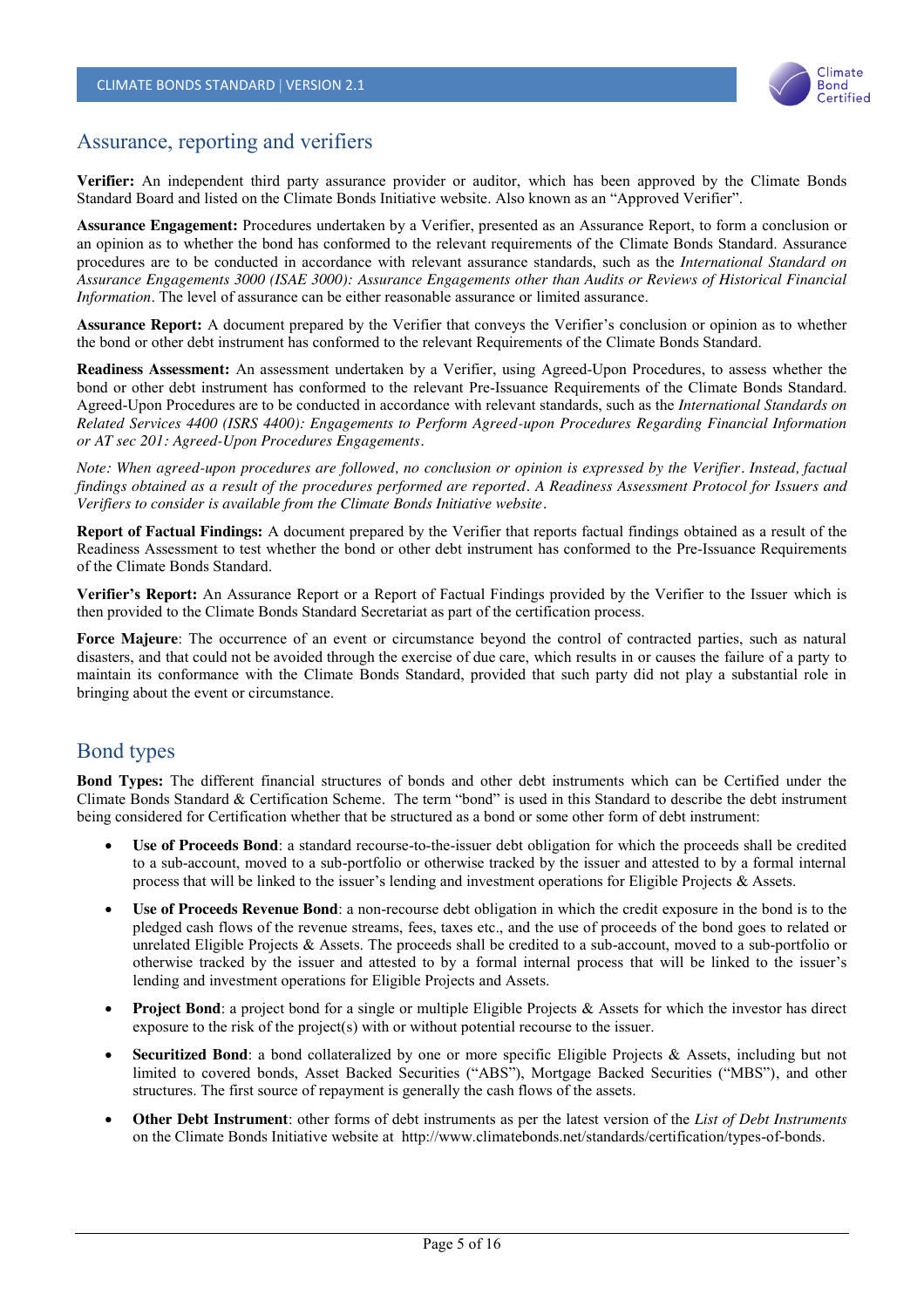

# **Climate Bonds Standard**

The Climate Bonds Standard sets out the requirements to be met for Issuers seeking Climate Bond Certification. The requirements are separated into pre-issuance requirements, which need to be met for Issuers seeking certification ahead of issuance, and post-issuance requirements, which need to be met by Issuers seeking continued certification following the issuance of the bond.

# Pre-Issuance Requirements

This Section of the Climate Bonds Standard sets out the requirements that apply to all Certified Climate Bonds prior to issuance of the bond. These requirements are designed to ensure that the Issuer has established appropriate internal processes and controls prior to issuance of the Certified Climate Bond, and that these internal processes and controls are sufficient to enable conformance with the Climate Bonds Standard after the Climate Bond has been issued and allocation of the proceeds is underway. For Issuers seeking pre-issuance Climate Bond Certification, all requirements set out in this section shall be met.

#### 1. Selection of Nominated Projects & Assets

- 1.1. The Issuer shall establish, document and maintain a decision-making process which it uses to determine the eligibility of the Nominated Projects & Assets. This includes, without limitation:
	- 1.1.1. a statement on the environmental objectives of the bond;

*Note: A wide variety of environmental objectives are possible for climate bonds. These can vary from increasing the installed capacity of low carbon assets, such as solar power facilities, to having a specific objective focused on the operations or indirect effects of the projects & assets, such as emissions reductions from displacement of higher emitting power sources on the grid. The environmental objectives of the bond, as stated by the Issuer, have implications for the reporting requirements under the Standard.*

- 1.1.2. a process to determine whether the Nominated Projects & Assets meet the eligibility requirements specified in Part B of the Climate Bonds Standard.
- 1.2. The Issuer shall assess that all proposed Nominated Projects  $\&$  Assets to be associated with the bond meet the bond's documented objectives as stated under Clause 1.1 and are likely to conform to the relevant eligibility requirements under Part B of the Climate Bonds Standard.
- 1.3. The Issuer shall document the Nominated Projects & Assets which are proposed to be associated with the bond and which have been assessed as likely to be Eligible Projects & Assets. The Issuer shall establish a list of Nominated Projects & Assets which can be kept up-to-date during the term of the bond.
- 1.4. Nominated Projects & Assets shall not be nominated to other Certified Climate Bonds unless it is demonstrated by the Issuer that distinct portions of the Nominated Projects & Assets are being funded by different Certified Climate Bonds or that the existing Certified Climate Bond is being refinanced via another Certified Climate Bond.
- 1.5. The expected Net Proceeds of the bond shall be no greater than the Issuer's debt obligation to the proposed Nominated Projects & Assets, or the Fair Market Value of the proposed Nominated Projects & Assets which are owned by the Issuer.

*Note: The Issuer may choose whether to use its debt obligation to the Nominated Projects & Assets or their Fair Market Value when satisfying Clause 1.5*

#### 2. Internal Processes & Controls

- 2.1. The systems, policies and processes to be used for management of bond funds and investments made shall be documented by the Issuer and disclosed to the Verifier, and shall include arrangements for the following activities:
	- 2.1.1. **Tracking of proceeds**: The Net Proceeds of the bond can be credited to a sub-account, moved to a subportfolio, or otherwise tracked by the Issuer in an appropriate manner and documented.
	- 2.1.2. **Managing unallocated proceeds**: The balance of unallocated Net Proceeds can be managed as per the requirements in Clause 6.2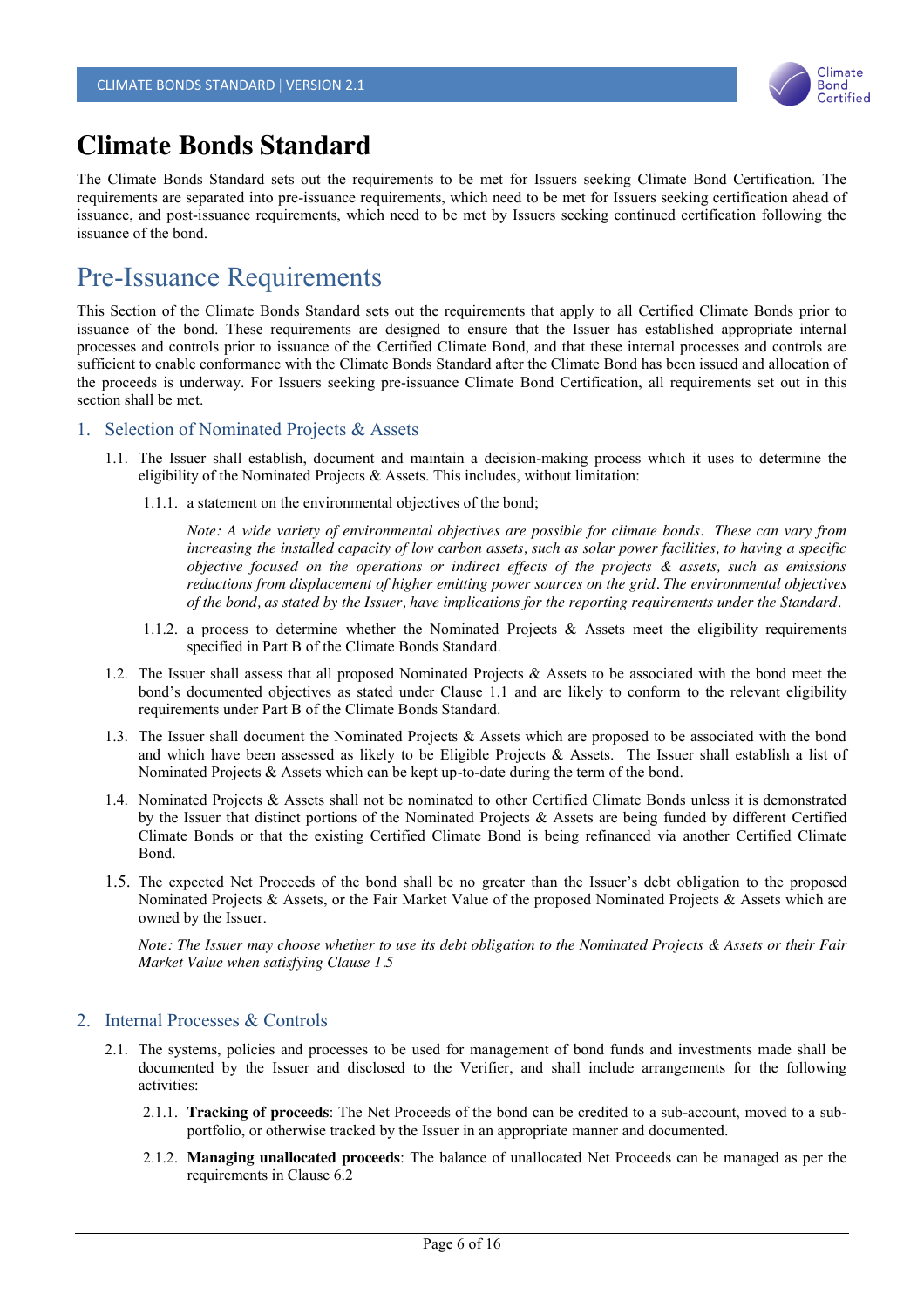

2.1.3. **Earmarking funds to Nominated Projects & Assets**: An earmarking process that can be used to manage and account for funding to the Nominated Projects & Assets and enables estimation of the share of the Net Proceeds being used for financing and refinancing.

#### 3. Reporting Prior to Issuance

- 3.1. The Issuer shall disclose in the Bond Disclosure Documentation:
	- 3.1.1. The investment areas, as provided in Clause 9.1, into which the Nominated Projects & Assets fall.
	- 3.1.2. The intended types of temporary investment instruments for the management of unallocated proceeds in accordance with Clause 2.1.2.
	- 3.1.3. The Verifier selected by the Issuer for the pre-issuance and the post-issuance engagements.
	- 3.1.4. Whether periodic Assurance Engagements will be undertaken during the term of the bond to reaffirm conformance with the Climate Bonds Standard, and the expected frequency of any periodic Assurance Engagements

*Note: Conducting periodic Assurance Engagements over the term of the bond is at the discretion of the bond Issuer. Any Periodic Assurance Engagements undertaken are in addition to the mandatory postissuance Assurance Engagement which must be undertaken following issuance of the Certified Climate Bond. Periodic Assurance Engagements can be aligned with other financial auditing or sustainability assurance cycles to streamline Verifier activities.*

# Post-Issuance Requirements

This Section of the Climate Bonds Standard sets out the requirements that apply to all Certified Climate Bonds after the issuance of the bond. The requirements in this Section are divided into three Parts:

- **Part A: General Requirements**: All of the requirements in Part A shall be met to be eligible for post-issuance certification.
- **Part B: Eligible Projects & Assets**: Part B requirements shall be met based on the projects & assets associated with the bond and the specified eligibility criteria.
- **Part C: Requirements for Specific Bond Types**: Part C requirements shall be met to be eligible for postissuance certification and are used selectively, depending on the type of bond in question.

## Part A: General Requirements

This Part sets out the requirements that apply to all Certified Climate Bonds where Issuers are seeking post-issuance assurance that the bond meets the requirements set in this Part. These requirements are designed to ensure that the bond meets a minimum set of requirements following its issuance.

#### 4. Nominated Projects & Assets

- 4.1. The Issuer shall maintain a decision-making process which it uses to determine the continuing eligibility of the Nominated Projects & Assets. This includes, without limitation:
	- 4.1.1. a statement on the environmental objectives of the bond
	- 4.1.2. a process to determine whether the Nominated Projects  $\&$  Assets meet the eligibility requirements specified in Part B of the Climate Bonds Standard;
- 4.2. All Nominated Projects & Assets funded by the bond's proceeds shall meet the bond's documented objectives as stated under Clause 1.1, and shall be in conformance with the requirements of Part B of the Climate Bonds Standard.
- 4.3. Nominated Projects & Assets shall not be nominated to other Certified Climate Bonds unless it is demonstrated by the Issuer that distinct portions of the Nominated Projects & Assets are being funded by different Certified Climate Bonds or that the existing Certified Climate Bond is being refinanced via another Certified Climate Bond.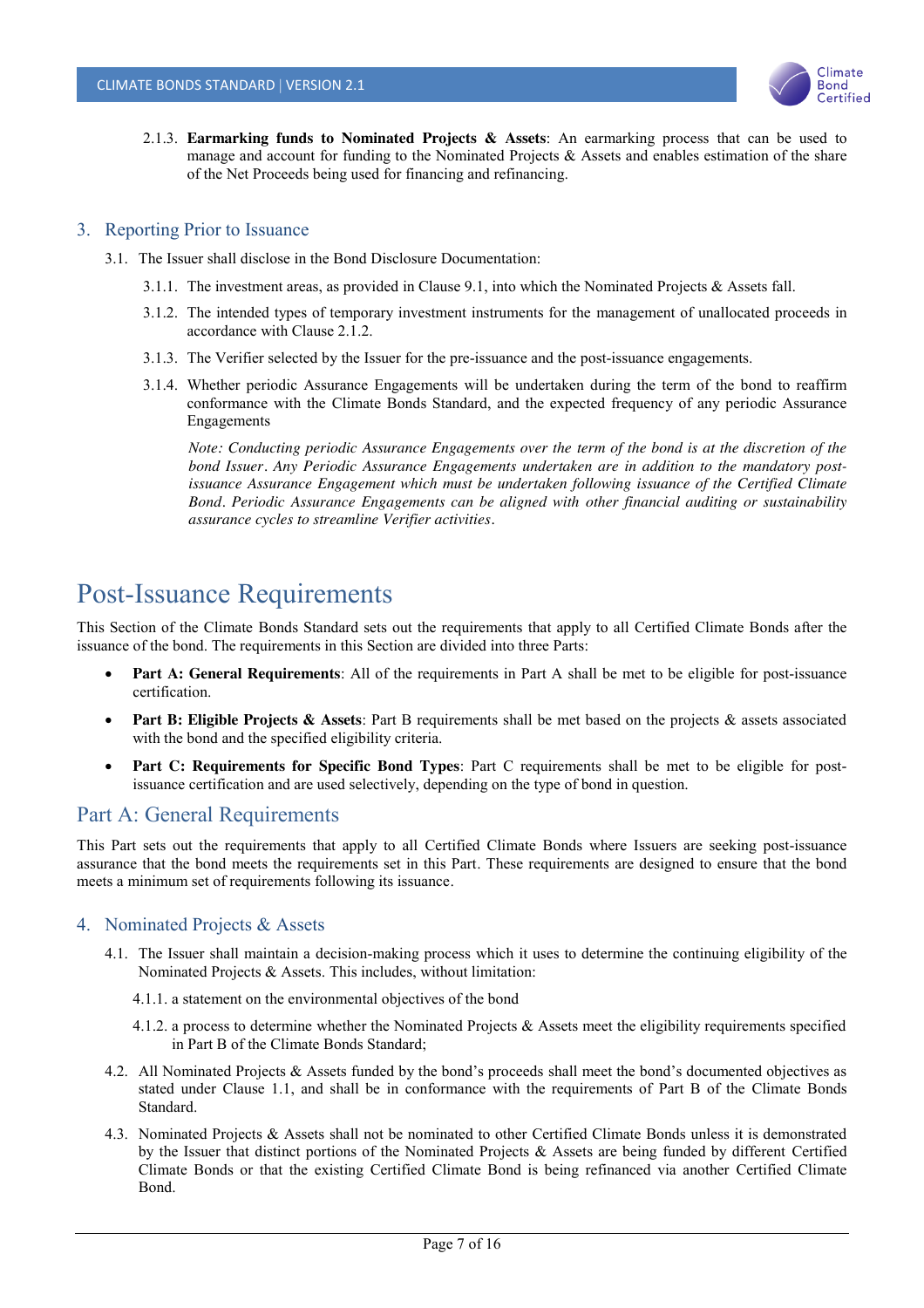

#### 5. Use of Proceeds

- 5.1. The Net Proceeds of the bond shall be allocated to the Nominated Projects & Assets.
- 5.2. The Issuer shall allocate funds to Nominated Projects & Assets within 24 months of issuance of the bond. Funds may be reallocated to other Nominated Projects  $\&$  Assets at any time during the term of the bond.
- 5.3. Where a proportion of the Net Proceeds of the bond are used for refinancing, the Issuer shall provide an estimate of the share of the Net Proceeds used for financing and re-financing, and identify which Nominated Projects & Assets may be refinanced.
- 5.4. The Net Proceeds of the bond shall be tracked by the Issuer following a formal internal process as disclosed to the Verifier by the Issuer under Clause 2.1.
- 5.5. The Net Proceeds of the bond shall be no greater than the total investment in the Nominated Projects & Assets or the total Fair Market Value of the Nominated Projects & Assets at the time of issuance.

*Note: The Issuer may choose whether to use the investment in the Nominated Projects & Assets or their Fair Market Value when satisfying Clause 5.5*

#### 6. Non-Contamination of Proceeds

- 6.1. The Net Proceeds of the bond shall be credited to a sub-account, moved to a sub-portfolio or otherwise identified by the Issuer in an appropriate manner, and documented.
- 6.2. While the bond remains outstanding, the balance of the tracked proceeds shall be reduced by amounts matching eligible investments or loan disbursements made. Pending such investments or disbursements to Nominated Projects & Assets, the balance of unallocated proceeds shall be:
	- 6.2.1. Held in temporary investment instruments that are cash, or cash equivalent instruments, within a Treasury function; or
	- 6.2.2. Held in temporary investment instruments that do not include greenhouse gas intensive projects which are inconsistent with the delivery of a low carbon and climate resilient economy; or
	- 6.2.3. Applied to temporarily reduce indebtedness of a revolving nature before being redrawn for investments or disbursements to Nominated Projects & Assets.
- 6.3. In the case of a Force Majeure, the Issuer may apply to the Climate Bonds Standard Board for an extension to the asset allocation period. During the extension period the balance of unallocated proceeds shall be deemed to be conforming to Clause 5.2.

#### 7. Confidentiality

7.1. Information about the Nominated Projects & Assets shall be provided to the Verifier and to the Climate Bonds Standard Board to support the assessment of conformance with the Climate Bonds Standard.

*Note: The information disclosed to the Verifier and the Climate Bonds Standard Board may be subject to confidentiality arrangements as required by the owners of the Nominated Projects & Assets in circumstances where such confidentiality is required.* 

7.2. The Issuer should disclose information about the bond and the Nominated Projects & Assets to the market.

*Note: Disclosure to the market should be in line with any existing confidentiality agreements which the Issuer may have in place concerning the Nominated Projects & Assets or other aspects of the bond.*

#### 8. Reporting

- 8.1. The Issuer shall provide to bond holders and to the Climate Bonds Standard Secretariat at least annually a report containing the list of Nominated Projects & Assets to which proceeds of the bond have been allocated (or reallocated). The report shall include a brief description of the projects and the amounts disbursed, as well as the expected impact of the Nominated Projects & Assets.
	- 8.1.1. The Issuer shall use qualitative performance indicators and, where feasible, quantitative performance measures of the impact of the Nominated Projects & Assets;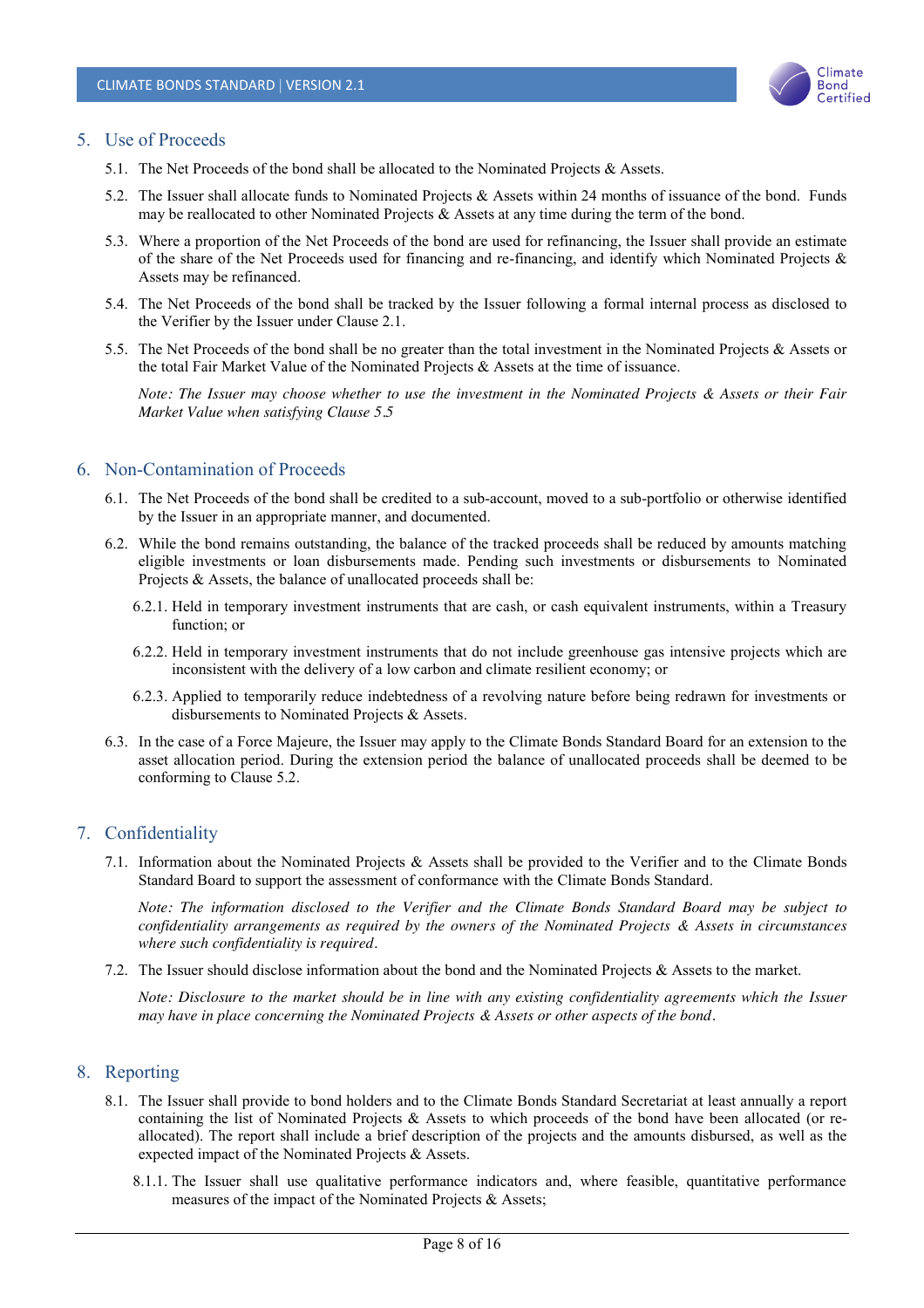

- 8.1.2. The Issuer shall disclose the methods and the key underlying assumptions used in preparation of the performance indicators and metrics;
- 8.1.3. Where confidentiality agreements, competitive considerations or a large number of underlying assets limit the amount of detail that can be made available about specific Nominated Projects  $\&$  Assets, information shall be presented on the investment areas which the Nominated Projects & Assets fall into, as provided in Clause 9.1.

*Note 1: Some bonds have very stable allocation of proceeds and do not need to track any performance indicators to maintain the eligibility of the projects & assets (such as financing for a single large-scale solar facility). This means that the report provided by the Issuer each year can be very simple,*

*Note 2: The timing of reporting under this clause can be aligned with the schedule of regular reporting of the Issuer, and does not need to follow the anniversary of the certification or issuance of the Certified Climate Bond.*

*Note 3: Examples of quantitative performance measures of the impact of Nominated Projects & Assets include, but are not limited to: energy capacity installed, electricity generated, greenhouse gas emissions performance of buildings, number of passengers carried by public transport, number of electric vehicles manufactured, volume of waste water treated.*

## Part B: Eligible Projects & Assets

This Part of the Climate Bonds Standard sets out a two-step process to determine the eligibility of specific projects and physical assets that, for the purposes of this Climate Bonds Standard, will be regarded as contributing to the delivery of a low carbon and climate resilient economy.

**Clause 9** refers to the Climate Bonds Taxonomy (see Annex A). The taxonomy provides clear guidelines on the mitigation and adaptation investment opportunities across the major sectors of the global economy. It serves as an initial screen for clear inclusions and exclusions for all sectors based off of the latest climate science and 2 degree scenarios. Each project or asset included in the Taxonomy is then subject to further eligibility criteria as set out in Clause 10.

**Clause 10** refers to sector-specific technical criteria, contained in the Sector-Specific Criteria documents. The technical criteria contained in these documents must be met for projects and assets to be considered eligible. Sector-Specific Criteria for a wide variety of projects and assets are available on the Climate Bonds Initiative website.

At the time of publication of Version 2.1 of the Climate Bonds Standard (this document), six Sector-Specific Criteria are available. These cover projects & assets in wind energy, solar energy, geothermal energy, low carbon buildings, low carbon transport, and water infrastructure. Further Sector-Specific Criteria are in advanced stages of preparation, covering land use, bioenergy, hydro power, marine assets, and nature-based water assets. The process to prepare Sector-Specific Criteria is commencing for industrial energy efficiency, waste management, information technology  $\&$  broadband, energy management (including grid infrastructure and smart systems), and infrastructure adaptation & resilience.

#### 9. Climate Bonds Taxonomy

9.1. Nominated Projects & Assets, as identified by the Issuer under Clauses 1.3 and 4.2, shall fall into one or more of the investment areas contained in the latest version of the Climate Bonds Taxonomy (see Annex A).

#### 10. Technical Criteria

10.1. Nominated Projects & Assets shall meet the specific eligibility criteria provided in the latest version of the relevant Sector-Specific Criteria document

*Note: All Sector-Specific Criteria are approved by the Climate Bonds Standard Board following a criteria development process involving Technical Working Groups, Industry Working Groups and stakeholder consultation. Further details on the development process and the specific technical criteria are available from the Climate Bonds Initiative website.*

10.2.Where the proceeds of a bond are allocated to Nominated Projects & Assets that are covered by more than one Sector-Specific Criteria (e.g. solar and wind investments in a portfolio), then each of the Nominated Projects & Assets shall meet the specific eligibility criteria provided in the Sector-Specific Criteria relevant to that Nominated Project & Asset.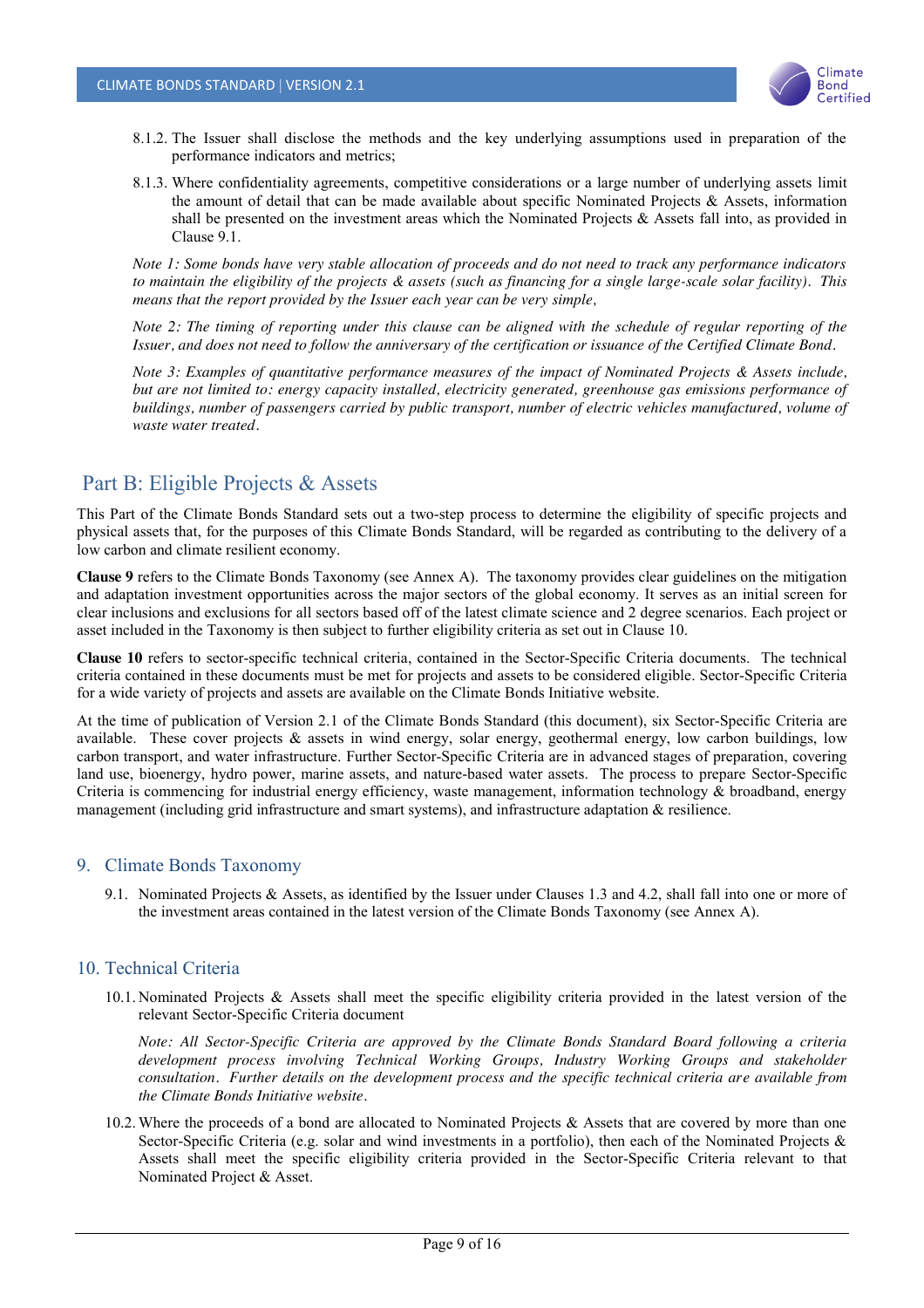

## Part C: Requirements for Specific Bond Types

This Part of the Climate Bonds Standard sets out the requirements that apply to specific types of bonds. Definitions for the Bond Types are provided in the Definitions section of the Climate Bonds Standard. The table below specifies which Requirements are applicable to each Bond Type. The applicable Requirements differ between Bond Types, and address specific risks related to each Bond Type.

| <b>Bond Types</b>                   | <b>Applicable Requirements</b> |
|-------------------------------------|--------------------------------|
| <b>Use of Proceeds Bond</b>         | 11 Project Holding             |
|                                     | 12 Settlement Period           |
|                                     | 13 Earmarking                  |
| <b>Use of Proceeds Revenue Bond</b> | 11 Project Holding             |
|                                     | 12 Settlement Period           |
|                                     | 13 Earmarking                  |
| <b>Project Bond</b>                 |                                |
| <b>Securitized Bond</b>             | 11 Project Holding             |
|                                     | 13 Earmarking                  |
| <b>Other Debt Instrument</b>        | 11 Project Holding             |
|                                     | 12 Settlement Period           |
|                                     | 13 Earmarking                  |

#### 11. Project Holding

- 11.1.The Issuer of the bond shall continue to hold Nominated Projects & Assets which have Fair Market Value at least equal to the original principal amount of the bond at the time of issuance.
	- 11.1.1. Additional Nominated Project & Assets may be added to, or used to substitute or replenish, the portfolio of Nominated Project & Assets as long as the additional Nominated Project & Assets are eligible under Part B of the Climate Bonds Standard and the bond's environmental objective as set out in Clause 1.1.

*Note: Where there are changes to the market value of the portfolio of Nominated Project & Assets, additional Nominated Project & Assets are not required to be added to the portfolio.*

#### 12. Settlement Period

- 12.1.Issuers shall demonstrate that the Net Proceeds of the bond have been distributed to the Nominated Projects & Assets within 24 months of the issuance of the bond.
- 12.2.Where full distribution of the Net Proceeds is not achieved within 24 months of the issuance of the bond, the Issuer shall demonstrate that:
	- 12.2.1. The surplus or undistributed funds have been invested in Eligible Projects & Assets not otherwise nominated for a specific Climate Bond.
	- 12.2.2. The Issuer has made temporary investments of surplus or undistributed funds in conformance with the provisions of Clause 6.

#### 13. Earmarking

13.1.The Issuer of the bond shall maintain the earmarking process to manage and account for funding to the Nominated Projects & Assets as disclosed under Clauses 2.1 and 2.1.3.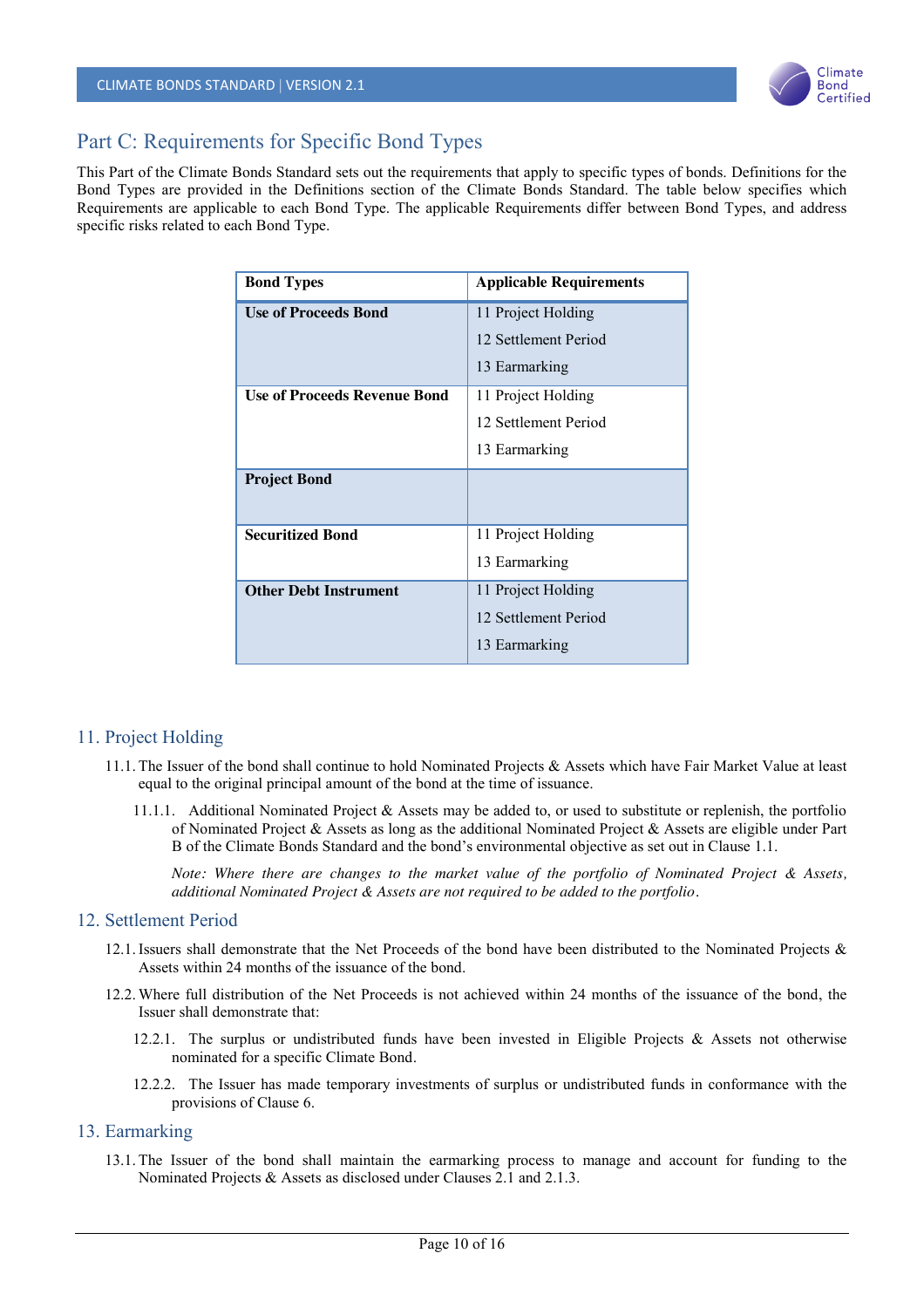

# Climate Bond Certification

This section of the Climate Bonds Standard sets out the rules for Climate Bond Certification. Further detail on the process steps and administrative workflow for Certification is provided in Guidance documents available from the Climate Bonds Initiative website.

## Outline of the Climate Bond Certification Process

The Climate Bond Certification Process has two distinct phases that are aligned with the normal process for issuing a bond. This allows the Climate Bond Certification Mark to be used during the pricing and marketing of the bond and ensures that the integrity of the mark is maintained after issuance of the bond and the allocation of bond proceeds.

- 1. **Pre-Issuance Certification**: Assessment and certification of the bond issuer's internal processes, including its selection process for projects & assets, internal tracking of proceeds, and the allocation system for funds. This includes a Verifier undertaking procedures to assess the readiness of the issuer and the proposed bond to conform to the Standard, and follows an agreed Protocol (or checklist) to assess the conformance with the Pre-Issuance Requirements of the Climate Bonds Standard.
- 2. **Post-Issuance Certification**: Assessment and certification of the bond, which must be undertaken after the allocation of bond proceeds is underway, and includes assurance from the Verifier that the issuer and the bond conform with all of the Post-Issuance Requirements of the Climate Bonds Standard.

An issuer may also choose to repeat the post-issuance certification process on a periodic basis, if it feels that periodic use of assurance and certification adds value to its use of the Climate Bond Certification Mark. Periodic Certification is not mandatory but is available for issuers if they choose to reaffirm their ongoing conformance with the Climate Bonds Standard during or after the term of the bond.

Programmatic Certification is also available for Issuers with large portfolios of Eligible Projects & Assets and programmes for issuance of multiple Certified Climate Bonds each year. Issuers using Programmatic Certification have a reduced verification burden during the certification and issuance process.

If a bond has already been issued, the issuer of the bond can seek certification from the Climate Bonds Standard Board that the bond conforms with the Post-Issuance Requirements of the Climate Bonds Standard. Certification of existing bonds follows the Post-Issuance Certification Process.

The rules and the requirements for the certification process, including readiness assessments, assurance and certification decisions are provided in this document under the next section.

## Pre-Issuance Climate Bond Certification

#### P1. Initiating the certification process

- P1.1. Issuers seeking Climate Bond Certification and the use of the Climate Bond Certification Mark to a bond prior to its issuance shall complete the Climate Bonds Information Form and submit the completed form to the Climate Bonds Standard Secretariat prior to issuance of the bond.
	- P1.1.1. The Issuer shall identify within the Climate Bonds Information Form what components of the information provided are confidential and what components can be publically disclosed by the Climate Bonds Initiative once Climate Bond Certification has been confirmed and issuance of the Certified Climate Bond has occurred.

*Note 1: The Climate Bonds Information Form is available from the Climate Bonds Initiative website.*

*Note 2: The Issuer may submit a draft or incomplete Climate Bonds Information Form to the Climate Bonds Standard Secretariat in order to seek feedback from the Climate Bonds Standards Secretariat.*

#### P2. Use of a Verifier Prior to Issuance

- P2.1. Issuers seeking Climate Bond Certification and the use of the Climate Bond Certification Mark for a bond prior to its issuance shall engage a Verifier to undertake either:
	- P2.1.1. An Assurance Engagement of the Issuer's and the proposed bond's conformance with the Pre-Issuance Requirements of the Climate Bonds Standard. The Verifier shall issue an Assurance Report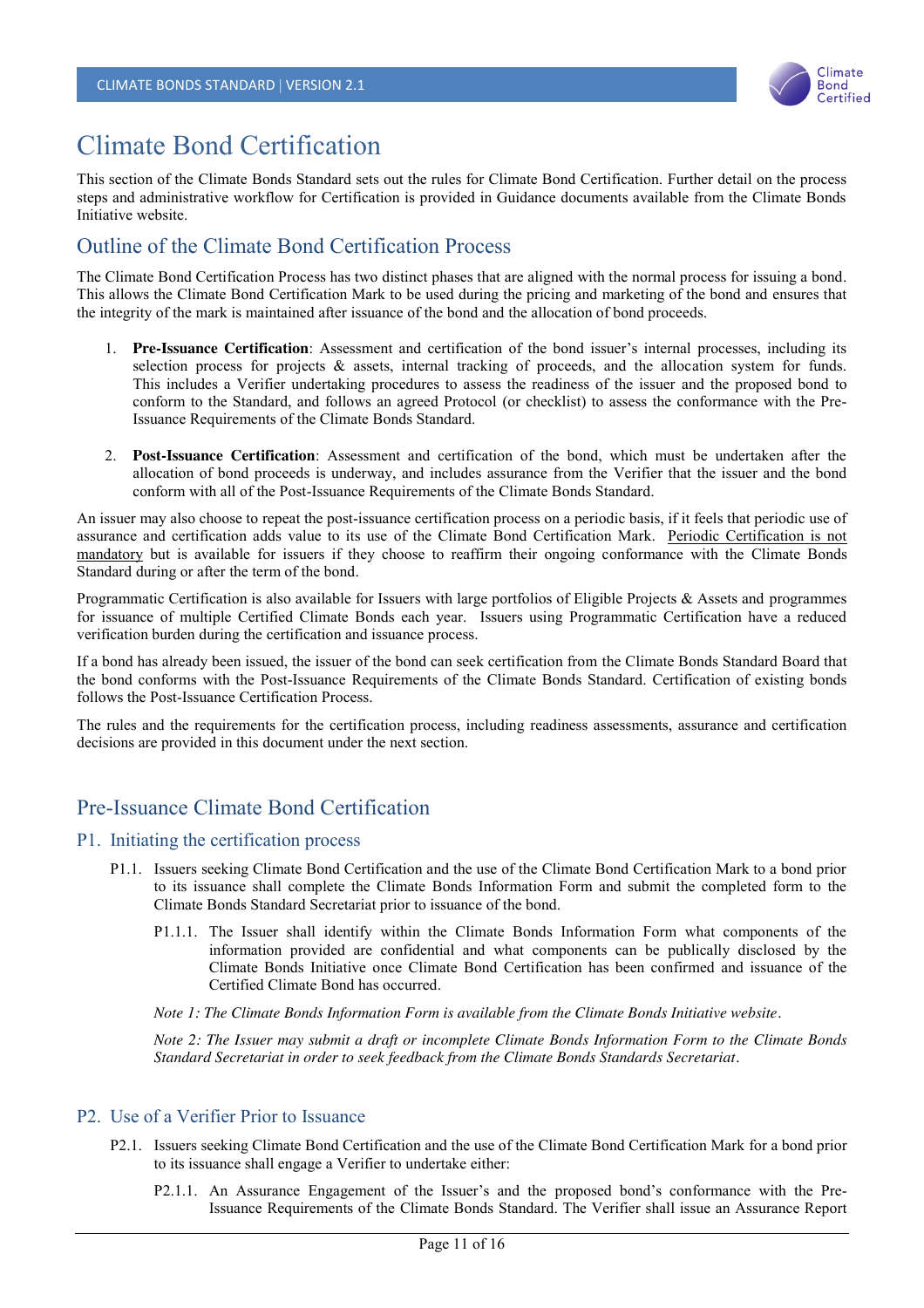

expressing a conclusion or an opinion as to whether the Issuer and the proposed bond have conformed to the Pre-Issuance requirements of the Climate Bonds Standard; or

- P2.1.2. An Agreed-Upon Procedures Engagement to assess the Issuer's and the proposed bond's conformance with the Pre-Issuance Requirements of the Climate Bonds Standard. The Verifier shall consider the Readiness Assessment Protocol provided on the Climate Bonds Initiative website and shall issue a Report of Factual Findings providing the assessment of the Issuer's and the proposed bond's conformance with the Pre-Issuance Requirements of the Climate Bonds Standard.
- P2.2. The subject matter considered by the Verifier shall include those requirements set out in the Pre-Issuance Requirements section of the Climate Bonds Standard.

#### P3. Applying for Pre-Issuance Climate Bond Certification

- P3.1. An Issuer that has completed a Pre-Issuance Assurance Engagement or Agreed-Upon Procedures Engagement (as appropriate) may apply to the Climate Bonds Standard Board to receive Certification of the bond's conformance with the Climate Bonds Standard.
- P3.2. The Issuer shall supply the Climate Bonds Standard Board with a completed Climate Bonds Information Form, the Verifier's Report, and an executed Certification Agreement. These documents shall be submitted to the Climate Bonds Standard Secretariat.

#### P4. Pre-Issuance Certification of a Climate Bond

- P4.1. If the Climate Bonds Standard Board is satisfied that the Issuer and proposed bond are in conformance with the Pre-Issuance Requirements, then it shall provide a statement which confirms the Climate Bond Certification of the bond. The Issuer then has the right (subject to the Certification Agreement) to use the Climate Bond Certification Mark in association with the relevant bond until the compulsory post-issuance Assurance Engagement is completed and the associated post-issuance Verifier's Report has been reviewed by the Climate Bonds Standard Board.
- P4.2. An Issuer shall stop using the Climate Bond Certification Mark:
	- P4.2.1. Within one year of issuance, unless the Issuer has received confirmation of post issuance certification from the Climate Bonds Standard Board; or

*Note: The Climate Bond Certification at the pre-issuance stage is only valid for one year from the*  issuance of the Certified Climate Bond. Post-issuance Certification must be confirmed within that *timeframe for the continuing use of the Climate Bond Certification Mark*

- P4.2.2. Where the Issuer becomes aware that the bond no longer conforms with the Climate Bonds Standard; or
- P4.2.3. Where an Assurance Engagement commissioned by the Issuer or the Climate Bonds Standard Board finds that the bond no longer conforms with the Climate Bonds Standard.

## Post-Issuance Climate Bond Certification

#### P5. Use of a Verifier for Post-Issuance Assurance

- P5.1. The Issuer shall engage a Verifier to undertake an Assurance Engagement after issuance of the bond to confirm that the Issuer and the bond are in conformance with the Post-issuance Requirements of the Climate Bonds Standard. This Assurance Engagement must be completed within one year of the bond's issuance.
	- P5.1.1. The subject matter considered by the Verifier shall include those requirements set out in the Post-Issuance Requirements section of the Climate Bonds Standard.

*Note 1: The Issuer should engage the same Verifier to undertake both the pre-issuance and post-issuance activities under the one engagement.*

*Note 2: The Issuer may also engage a Verifier to undertake further Assurance Engagements on a periodic basis (such as annually) to confirm that the Issuer and the bond have maintained conformance with the Post Issuance Requirements of the Climate Bonds Standard, but this is not mandatory.*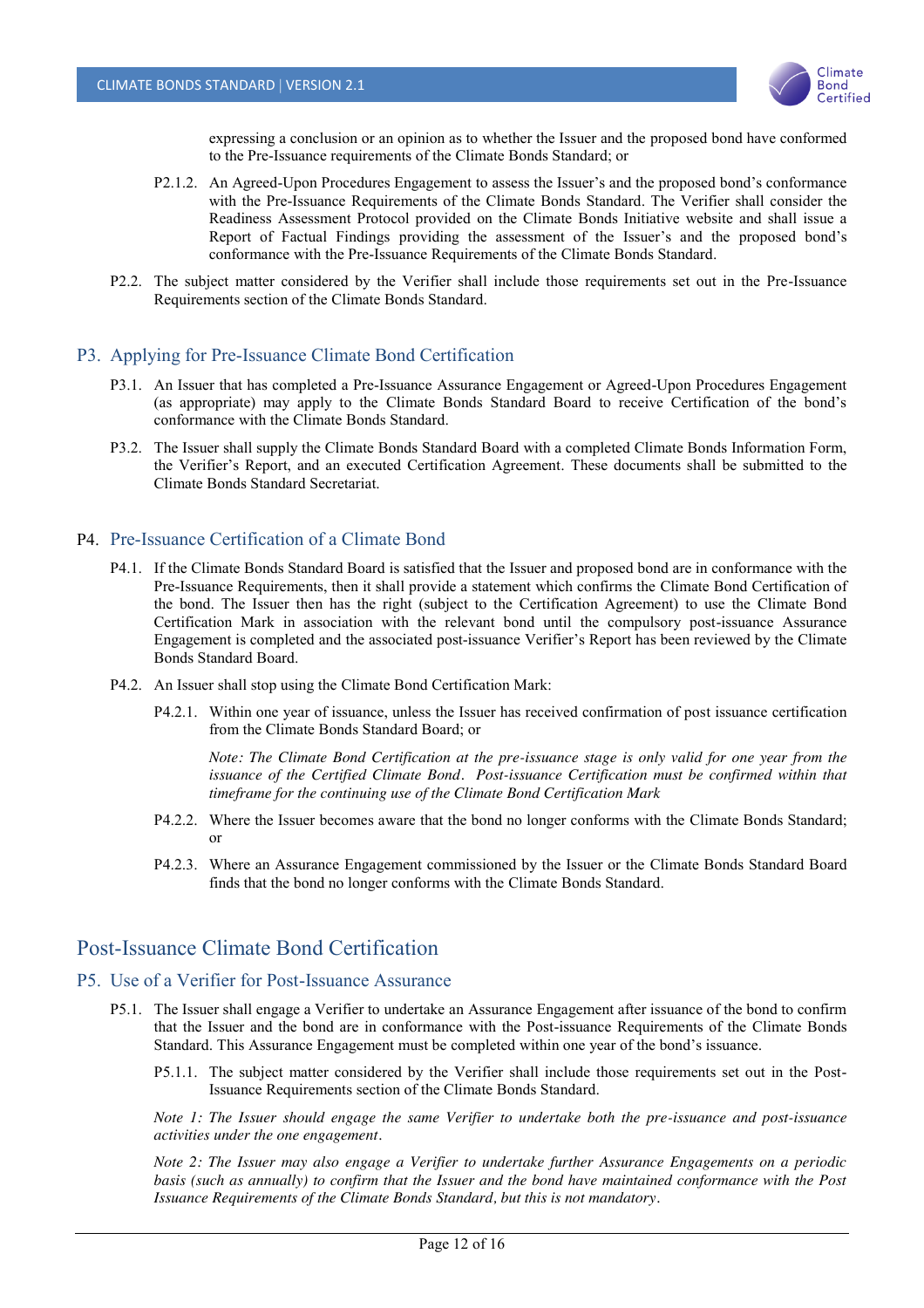

- P5.2. Verifier's Reports submitted to the Climate Bonds Standard Board shall be considered to be confidential unless the Issuer voluntarily discloses the Verifier's Report, or the Standards Board is required by law or national regulators to disclose the Verifier's Report. The Climate Bonds Standard Board shall consult with the Issuer and Verifier on the presentation of the information prior to any public release of the Verifier's Report.
- P5.3. An Issuer using the Climate Bond Certification Mark shall provide further information if requested by the Climate Bonds Standard Board.

#### P6. Post-Issuance Climate Bond Certification

- P6.1. An Issuer must complete the Assurance Engagement and submit the Verifier's Report to the Climate Bonds Standard Board to maintain the Certification status of the bond awarded at the pre-issuance stage; proving its conformance with the Climate Bonds Standard.
- P6.2. The Issuer shall supply the Climate Bonds Standard Board with an updated Climate Bonds Information Form and the Verifier's Report through the Climate Bonds Standard Secretariat.

#### P7. Post-Issuance Certification of a Climate Bond

- P7.1. If the Climate Bonds Standard Board is satisfied that the Issuer and the bond are compliant with the Post-Issuance Requirements of the Climate Bonds Standard, then it shall provide a statement that confirms the certification of the bond. The Issuer then has the right to continue using the Climate Bond Certification Mark in association with the relevant bond (but no others) for the duration of the bond term.
- P7.2. An Issuer shall stop using the Climate Bond Certification Mark if:
	- P7.2.1. It becomes aware that the bond and/or the Issuer no longer conform with the Climate Bonds Standard; or
	- P7.2.2. A Reasonable Assurance Engagement commissioned by the Climate Bonds Standard Board finds that the bond and/or the Issuer no longer conform with the Climate Bonds Standard.

#### P8. Programmatic Certification

- P8.1. An Issuer may use the option of Programmatic Certification if the Issuer:
	- P8.1.1. Can identify a large portfolio of Eligible Projects & Assets which could cover issuance of multiple Certified Climate Bonds, and
	- P8.1.2. Has initiated a Programme to issue Certified Climate Bonds over multiple years and with at least two issuances planned per year ("the Programme").
- P8.2. For the first issuance under the Programme, the Issuer shall follow the normal process for Climate Bond Certification as per clauses P1 to P7.
- P8.3. For subsequent issuance under the Programme, the Issuer shall apply to the Climate Bonds Standard Board to receive Certification of the bond's conformance with the Climate Bonds Standard by:
	- P8.3.1. Prior to issuance, supplying the Climate Bonds Standard Board with a completed Climate Bonds Information Form and an executed Certification Agreement. These documents shall be submitted to the Climate Bonds Standard Secretariat.
	- P8.3.2. Following issuance, supplying the Climate Bonds Standard Board with an updated Climate Bonds Information Form through the Climate Bonds Standard Secretariat.
- P8.4. Every year after the first issuance under the Programme, the Issuer must engage a Verifier to undertake an Assurance Engagement to confirm that the Issuer and the bonds issued under the Programme are in conformance with the Post-issuance Requirements of the Climate Bonds Standard.
	- P8.4.1. The subject matter considered by the Verifier shall include those requirements set out in the Post-Issuance Requirements section of the Climate Bonds Standard.
	- P8.4.2. The Issuer shall supply the Climate Bonds Standard Board with an updated Climate Bonds Information Form and the Verifier's Report through the Climate Bonds Standard Secretariat.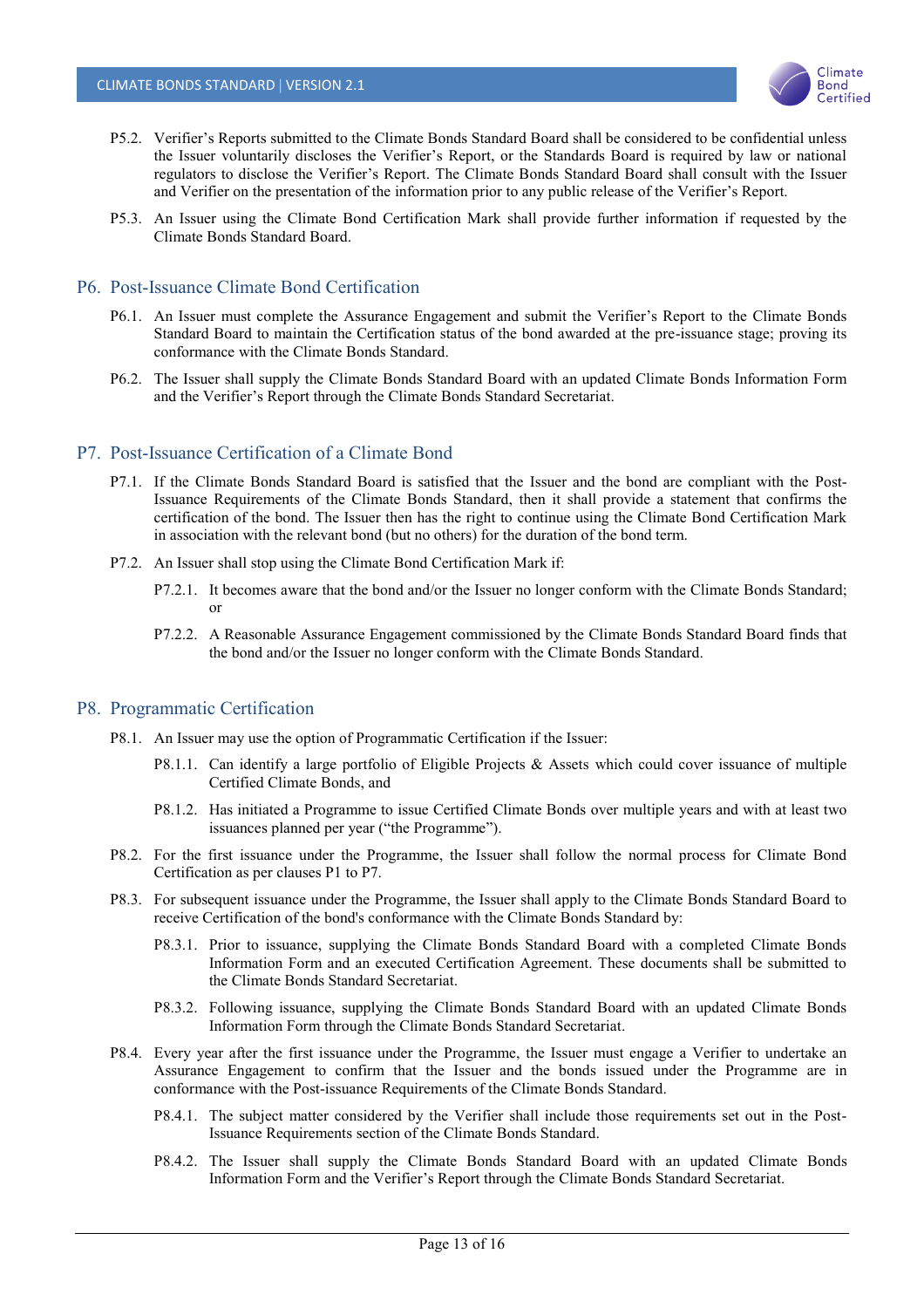

#### P9. Non-Conformance

- P9.1. In cases of claimed breach of conformance with the Climate Bonds Standard, the Climate Bonds Standard Board may request a new Verifier's Report be prepared by a different Verifier as a condition of maintaining Certification under the Climate Bonds Standard.
	- P9.1.1. This Verifier's Report shall be submitted to the Climate Bonds Standard Board for review within six months of the initial request.
	- P9.1.2. No more than one Verifier's Report in any 12 month period shall be required to be provided by the Issuer following post-issuance certification.
- P9.2. Where a Certified Climate Bond is no longer in conformance with the Climate Bonds Standard, then the Issuer shall disclose that fact to the Climate Bonds Standard Board within one month of becoming aware of the nonconformance.
	- P9.2.1. The Climate Bonds Standard Board may suggest corrective actions for conformance to be restored.
	- P9.2.2. If conformance is not restored within a reasonable time frame, the Climate Bonds Standard Board shall consider the revocation of its certification of that bond.
- P9.3. Once Climate Bond Certification of a bond has been revoked by the Climate Bonds Standard Board, the Issuer shall:
	- P9.3.1. Not use the Climate Bond Certification Mark in association with the bond;
	- P9.3.2. Take all necessary steps to remove that bond from Climate Bond listings; and
	- P9.3.3. Inform the bond holders, relevant exchanges, and the Climate Bond market participants of the change in Climate Bond Certification status of the bond.
- **P9.4.** For a bond which has had its Climate Bond Certification revoked to be re-Certified as conforming with the Climate Bonds Standard, the Issuer shall engage a Verifier to undertake an Assurance Engagement and provide the Verifier's Report to the Climate Bonds Standard Board for consideration in accordance with clause P4 and clause P5 above.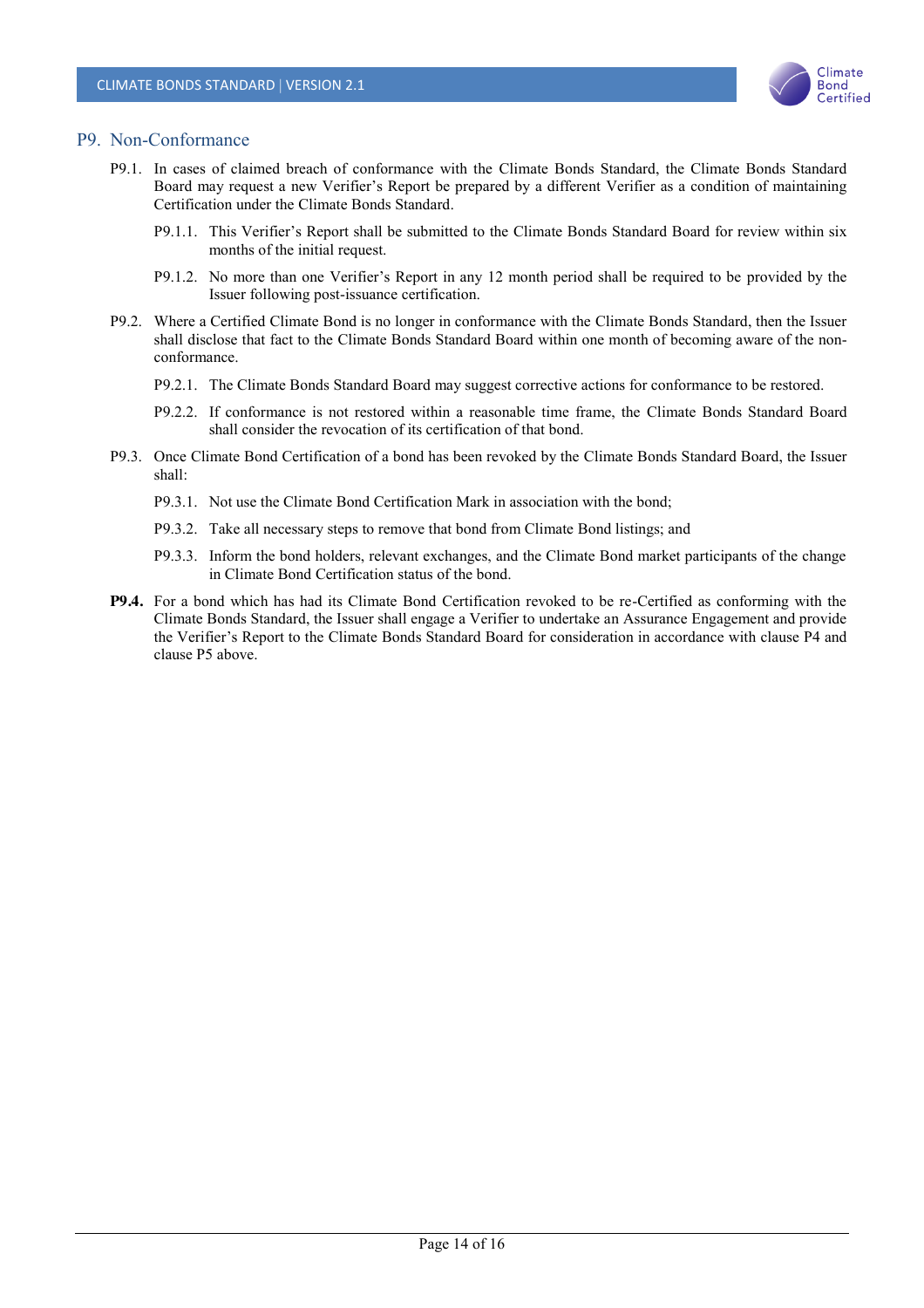

# Annex A: Climate Bonds Taxonomy

For the most current version of the Taxonomy see the Climate Bonds Initiative website: http://www.climatebonds.net/standards/taxonomy

The diagram below illustrates the Taxonomy's approach and the relevant investment areas.